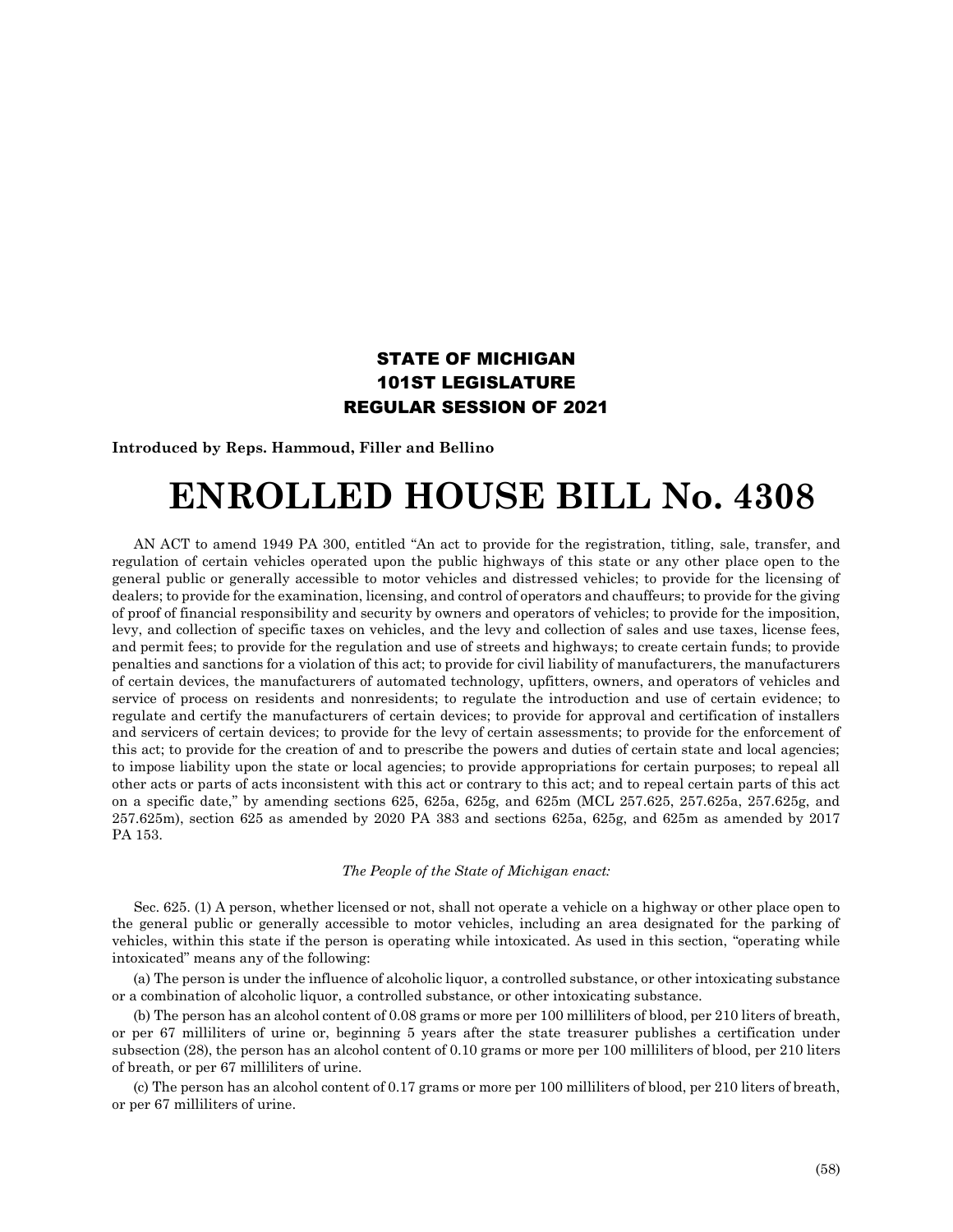(2) The owner of a vehicle or a person in charge or in control of a vehicle shall not authorize or knowingly permit the vehicle to be operated on a highway or other place open to the general public or generally accessible to motor vehicles, including an area designated for the parking of motor vehicles, within this state by a person if any of the following apply:

(a) The person is under the influence of alcoholic liquor, a controlled substance, other intoxicating substance, or a combination of alcoholic liquor, a controlled substance, or other intoxicating substance.

(b) The person has an alcohol content of 0.08 grams or more per 100 milliliters of blood, per 210 liters of breath, or per 67 milliliters of urine or, beginning 5 years after the state treasurer publishes a certification under subsection (28), the person has an alcohol content of 0.10 grams or more per 100 milliliters of blood, per 210 liters of breath, or per 67 milliliters of urine.

(c) The person's ability to operate the motor vehicle is visibly impaired due to the consumption of alcoholic liquor, a controlled substance, or other intoxicating substance, or a combination of alcoholic liquor, a controlled substance, or other intoxicating substance.

(3) A person, whether licensed or not, shall not operate a vehicle on a highway or other place open to the general public or generally accessible to motor vehicles, including an area designated for the parking of vehicles, within this state when, due to the consumption of alcoholic liquor, a controlled substance, or other intoxicating substance, or a combination of alcoholic liquor, a controlled substance, or other intoxicating substance, the person's ability to operate the vehicle is visibly impaired. If a person is charged with violating subsection (1), a finding of guilty under this subsection may be rendered.

(4) A person, whether licensed or not, who operates a motor vehicle in violation of subsection (1), (3), or (8) and by the operation of that motor vehicle causes the death of another person is guilty of a crime as follows:

(a) Except as provided in subdivisions (b) and (c), the person is guilty of a felony punishable by imprisonment for not more than 15 years or a fine of not less than \$2,500.00 or more than \$10,000.00, or both. The judgment of sentence may impose the sanction permitted under section 625n. If the vehicle is not ordered forfeited under section 625n, the court shall order vehicle immobilization under section 904d in the judgment of sentence.

(b) If the violation occurs while the person has an alcohol content of 0.17 grams or more per 100 milliliters of blood, per 210 liters of breath, or per 67 milliliters of urine, and within 7 years of a prior conviction, the person is guilty of a felony punishable by imprisonment for not more than 20 years or a fine of not less than \$2,500.00 or more than \$10,000.00, or both. The judgment of sentence may impose the sanction permitted under section 625n. If the vehicle is not ordered forfeited under section 625n, the court shall order vehicle immobilization under section 904d in the judgment of sentence.

(c) If, at the time of the violation, the person is operating a motor vehicle in a manner proscribed under section 653a and causes the death of a police officer, firefighter, or other emergency response personnel, the person is guilty of a felony punishable by imprisonment for not more than 20 years or a fine of not less than \$2,500.00 or more than \$10,000.00, or both. This subdivision applies regardless of whether the person is charged with the violation of section 653a. The judgment of sentence may impose the sanction permitted under section 625n. If the vehicle is not ordered forfeited under section 625n, the court shall order vehicle immobilization under section 904d in the judgment of sentence.

(5) A person, whether licensed or not, who operates a motor vehicle in violation of subsection (1), (3), or (8) and by the operation of that motor vehicle causes a serious impairment of a body function of another person is guilty of a crime as follows:

(a) Except as provided in subdivision (b), the person is guilty of a felony punishable by imprisonment for not more than 5 years or a fine of not less than \$1,000.00 or more than \$5,000.00, or both. The judgment of sentence may impose the sanction permitted under section 625n. If the vehicle is not ordered forfeited under section 625n, the court shall order vehicle immobilization under section 904d in the judgment of sentence.

(b) If the violation occurs while the person has an alcohol content of 0.17 grams or more per 100 milliliters of blood, per 210 liters of breath, or per 67 milliliters of urine, and within 7 years of a prior conviction, the person is guilty of a felony punishable by imprisonment for not more than 10 years or a fine of not less than \$1,000.00 or more than \$5,000.00, or both. The judgment of sentence may impose the sanction permitted under section 625n. If the vehicle is not ordered forfeited under section 625n, the court shall order vehicle immobilization under section 904d in the judgment of sentence.

(6) A person who is less than 21 years of age, whether licensed or not, shall not operate a vehicle on a highway or other place open to the general public or generally accessible to motor vehicles, including an area designated for the parking of vehicles, within this state if the person has any bodily alcohol content. As used in this subsection, "any bodily alcohol content" means either of the following:

(a) An alcohol content of 0.02 grams or more but less than 0.08 grams per 100 milliliters of blood, per 210 liters of breath, or per 67 milliliters of urine or, beginning 5 years after the state treasurer publishes a certification under subsection (28), the person has an alcohol content of 0.02 grams or more but less than 0.10 grams per 100 milliliters of blood, per 210 liters of breath, or per 67 milliliters of urine.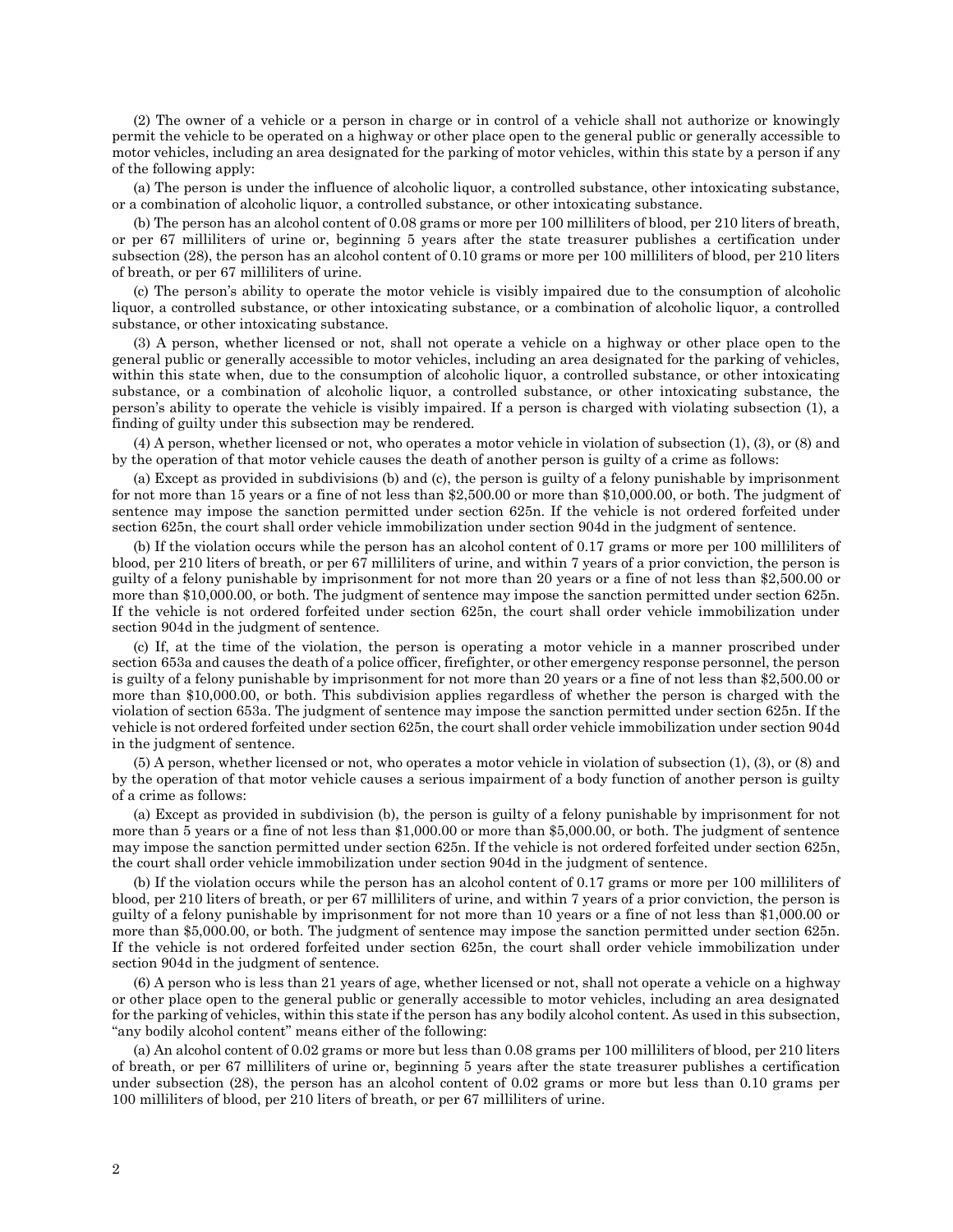(b) Any presence of alcohol within a person's body resulting from the consumption of alcoholic liquor, other than consumption of alcoholic liquor as a part of a generally recognized religious service or ceremony.

(7) A person, whether licensed or not, is subject to the following requirements:

(a) He or she shall not operate a vehicle in violation of subsection  $(1)$ ,  $(3)$ ,  $(4)$ ,  $(5)$ , or  $(8)$  while another person who is less than 16 years of age is occupying the vehicle. A person who violates this subdivision is guilty of a crime punishable as follows:

(*i*) Except as provided in subparagraph (*ii*), a person who violates this subdivision is guilty of a misdemeanor and must be sentenced to pay a fine of not less than \$200.00 or more than \$1,000.00 and to 1 or more of the following:

(A) Imprisonment for not more than 1 year.

(B) Community service for not less than 30 days or more than 90 days.

(*ii*) If the violation occurs within 7 years of a prior conviction or after 2 or more prior convictions, regardless of the number of years that have elapsed since any prior conviction, a person who violates this subdivision is guilty of a felony and must be sentenced to pay a fine of not less than \$500.00 or more than \$5,000.00 and to either of the following:

(A) Imprisonment under the jurisdiction of the department of corrections for not less than 1 year or more than 5 years.

(B) Probation with imprisonment in the county jail for not less than 30 days or more than 1 year and community service for not less than 60 days or more than 180 days. Not less than 48 hours of this imprisonment must be served consecutively.

 $(iii)$  A term of imprisonment imposed under subparagraph  $(ii)$ (A) or (B) must not be suspended unless the defendant agrees to participate in a specialty court program and successfully completes the program.

(b) He or she shall not operate a vehicle in violation of subsection (6) while another person who is less than 16 years of age is occupying the vehicle. A person who violates this subdivision is guilty of a misdemeanor punishable as follows:

(*i*) Except as provided in subparagraph (*ii*), a person who violates this subdivision may be sentenced to 1 or more of the following:

(A) Community service for not more than 60 days.

(B) A fine of not more than \$500.00.

(C) Imprisonment for not more than 93 days.

(*ii*) If the violation occurs within 7 years of a prior conviction or after 2 or more prior convictions, regardless of the number of years that have elapsed since any prior conviction, a person who violates this subdivision must be sentenced to pay a fine of not less than \$200.00 or more than \$1,000.00 and to 1 or more of the following:

(A) Imprisonment for not less than 5 days or more than 1 year. This term of imprisonment must not be suspended unless the defendant agrees to participate in a specialty court program and successfully completes the program.

(B) Community service for not less than 30 days or more than 90 days.

(c) In the judgment of sentence under subdivision  $(a)(i)$  or  $(b)(i)$ , the court may, unless the vehicle is ordered forfeited under section 625n, order vehicle immobilization as provided in section 904d. In the judgment of sentence under subdivision  $(a)(ii)$  or  $(b)(ii)$ , the court shall, unless the vehicle is ordered forfeited under section 625n, order vehicle immobilization as provided in section 904d.

(d) This subsection does not prohibit a person from being charged with, convicted of, or punished for a violation of subsection (4) or (5) that is committed by the person while violating this subsection. However, points shall not be assessed under section 320a for both a violation of subsection (4) or (5) and a violation of this subsection for conduct arising out of the same transaction.

(8) A person, whether licensed or not, shall not operate a vehicle on a highway or other place open to the general public or generally accessible to motor vehicles, including an area designated for the parking of vehicles, within this state if the person has in his or her body any amount of a controlled substance listed in schedule 1 under section 7212 of the public health code, 1978 PA 368, MCL 333.7212, or a rule promulgated under that section, or of a controlled substance described in section 7214(a)(*iv*) of the public health code, 1978 PA 368, MCL 333.7214.

(9) If a person is convicted of violating subsection (1) or (8), all of the following apply:

(a) Except as otherwise provided in subdivisions (b) and (c), the person is guilty of a misdemeanor punishable by 1 or more of the following:

(*i*) Community service for not more than 360 hours.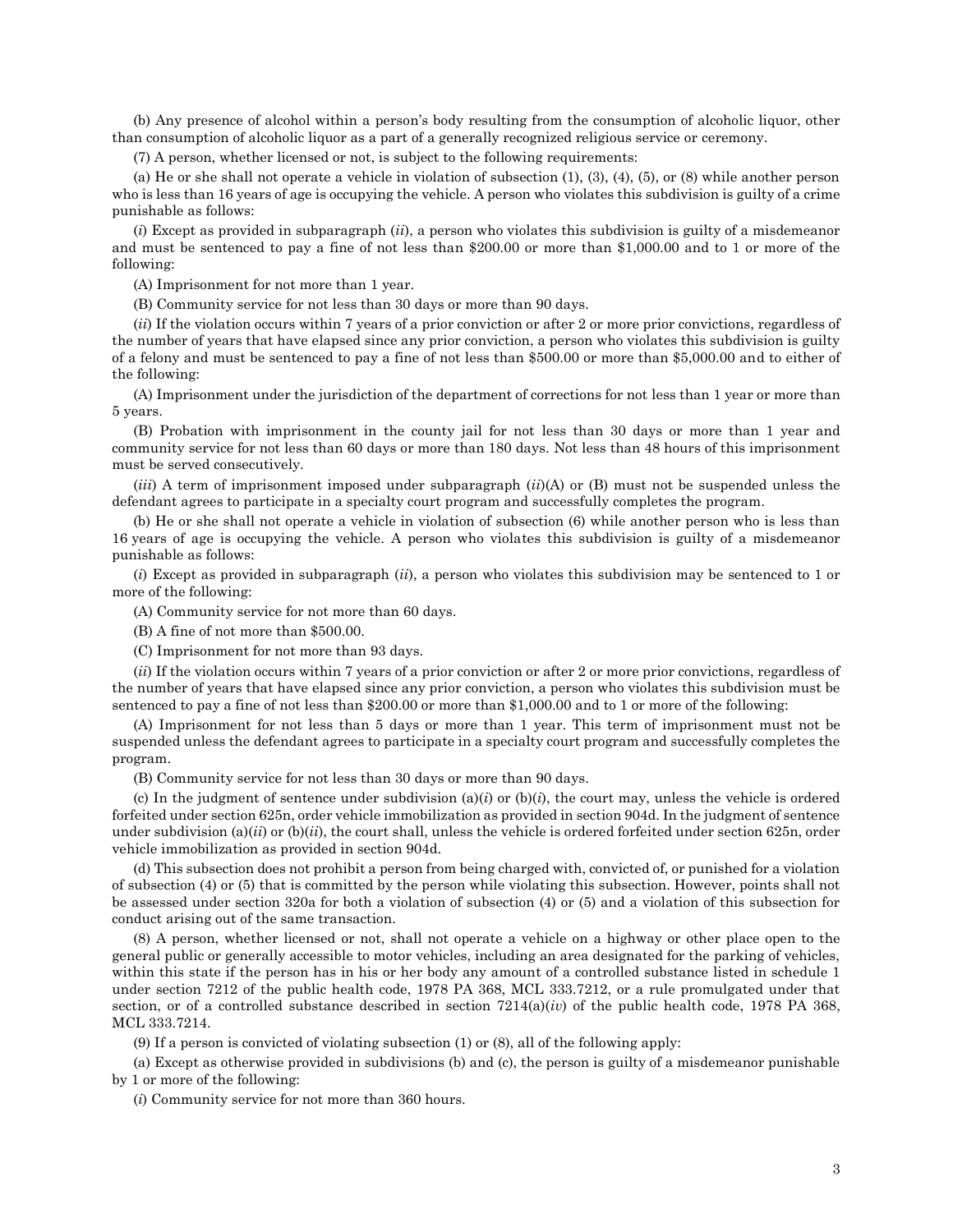(*ii*) Imprisonment for not more than 93 days, or, if the person is convicted of violating subsection (1)(c), imprisonment for not more than 180 days.

(*iii*) A fine of not less than \$100.00 or more than \$500.00, or, if the person is guilty of violating subsection (1)(c), a fine of not less than \$200.00 or more than \$700.00.

(b) If the violation occurs within 7 years of a prior conviction, the person must be sentenced to pay a fine of not less than \$200.00 or more than \$1,000.00 and 1 or more of the following:

(*i*) Imprisonment for not less than 5 days or more than 1 year.

(*ii*) Community service for not less than 30 days or more than 90 days.

(c) If the violation occurs after 2 or more prior convictions, regardless of the number of years that have elapsed since any prior conviction, the person is guilty of a felony and must be sentenced to pay a fine of not less than \$500.00 or more than \$5,000.00 and to either of the following:

(*i*) Imprisonment under the jurisdiction of the department of corrections for not less than 1 year or more than 5 years.

(*ii*) Probation with imprisonment in the county jail for not less than 30 days or more than 1 year and community service for not less than 60 days or more than 180 days. Not less than 48 hours of the imprisonment imposed under this subparagraph must be served consecutively.

(d) A term of imprisonment imposed under subdivision (b) or (c) must not be suspended unless the defendant agrees to participate in a specialty court program and successfully completes the program.

(e) In the judgment of sentence under subdivision (a), the court may order vehicle immobilization as provided in section 904d. In the judgment of sentence under subdivision (b) or (c), the court shall, unless the vehicle is ordered forfeited under section 625n, order vehicle immobilization as provided in section 904d.

(f) In the judgment of sentence under subdivision (b) or (c), the court may impose the sanction permitted under section 625n.

(10) A person who is convicted of violating subsection (2) is guilty of a crime as follows:

(a) Except as provided in subdivisions (b) and (c), a misdemeanor punishable by imprisonment for not more than 93 days or a fine of not less than \$100.00 or more than \$500.00, or both.

(b) If the person operating the motor vehicle violated subsection (4), a felony punishable by imprisonment for not more than 5 years or a fine of not less than \$1,500.00 or more than \$10,000.00, or both.

(c) If the person operating the motor vehicle violated subsection (5), a felony punishable by imprisonment for not more than 2 years or a fine of not less than \$1,000.00 or more than \$5,000.00, or both.

(11) If a person is convicted of violating subsection (3), all of the following apply:

(a) Except as otherwise provided in subdivisions (b) and (c), the person is guilty of a misdemeanor punishable by 1 or more of the following:

(*i*) Community service for not more than 360 hours.

(*ii*) Imprisonment for not more than 93 days.

(*iii*) A fine of not more than \$300.00.

(b) If the violation occurs within 7 years of 1 prior conviction, the person must be sentenced to pay a fine of not less than \$200.00 or more than \$1,000.00, and 1 or more of the following:

(*i*) Imprisonment for not less than 5 days or more than 1 year.

(*ii*) Community service for not less than 30 days or more than 90 days.

(c) If the violation occurs after 2 or more prior convictions, regardless of the number of years that have elapsed since any prior conviction, the person is guilty of a felony and must be sentenced to pay a fine of not less than \$500.00 or more than \$5,000.00 and either of the following:

(*i*) Imprisonment under the jurisdiction of the department of corrections for not less than 1 year or more than 5 years.

(*ii*) Probation with imprisonment in the county jail for not less than 30 days or more than 1 year and community service for not less than 60 days or more than 180 days. Not less than 48 hours of the imprisonment imposed under this subparagraph must be served consecutively.

(d) A term of imprisonment imposed under subdivision (b) or (c) must not be suspended unless the defendant agrees to participate in a specialty court program and successfully completes the program.

(e) In the judgment of sentence under subdivision (a), the court may order vehicle immobilization as provided in section 904d. In the judgment of sentence under subdivision (b) or (c), the court shall, unless the vehicle is ordered forfeited under section 625n, order vehicle immobilization as provided in section 904d.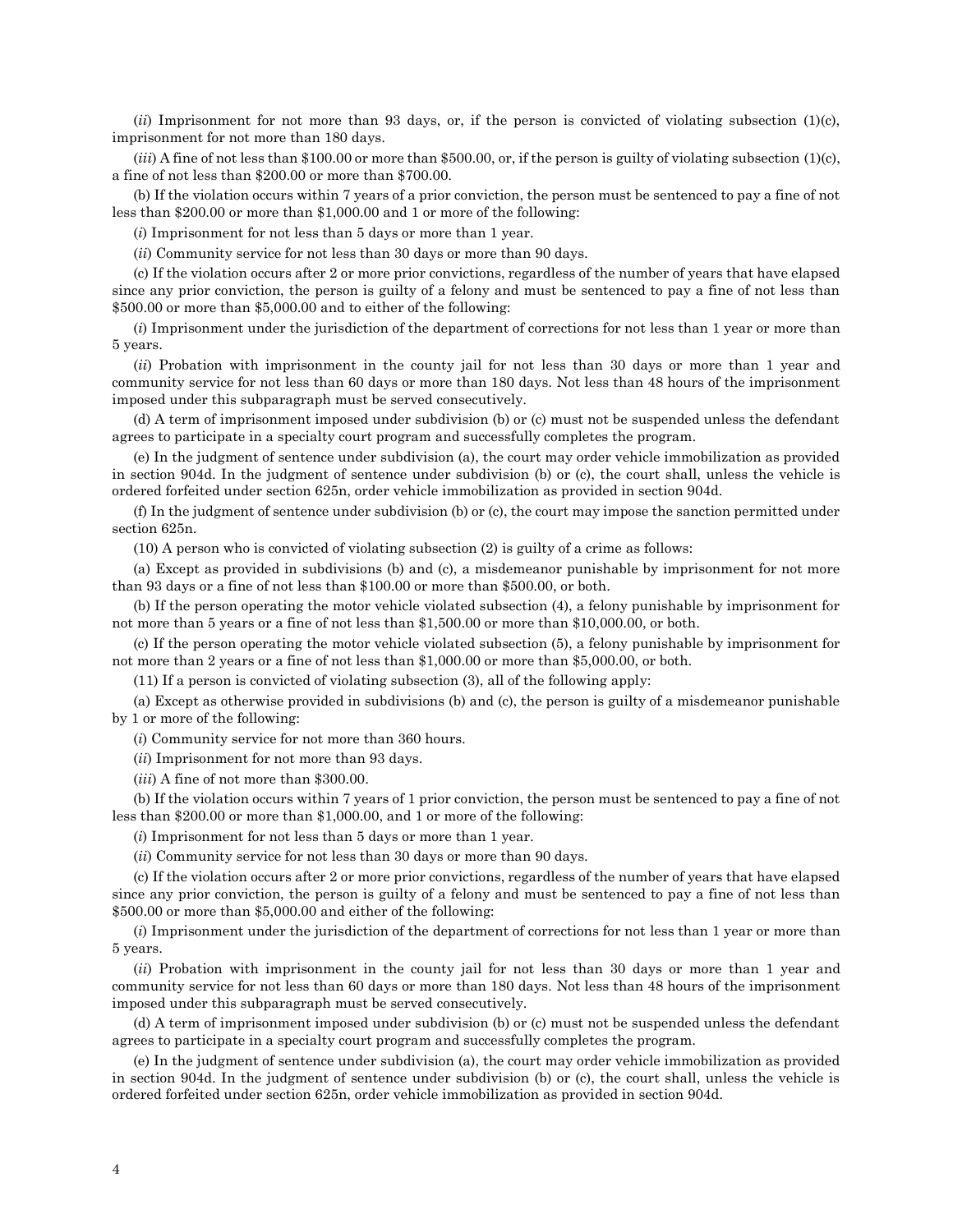(f) In the judgment of sentence under subdivision (b) or (c), the court may impose the sanction permitted under section 625n.

(12) If a person is convicted of violating subsection (6), all of the following apply:

(a) Except as otherwise provided in subdivision (b), the person is guilty of a misdemeanor punishable by 1 or both of the following:

(*i*) Community service for not more than 360 hours.

(*ii*) A fine of not more than \$250.00.

(b) If the violation occurs within 7 years of 1 or more prior convictions, the person may be sentenced to 1 or more of the following:

(*i*) Community service for not more than 60 days.

(*ii*) A fine of not more than \$500.00.

(*iii*) Imprisonment for not more than 93 days.

(13) In addition to imposing the sanctions prescribed under this section, the court may order the person to pay the costs of the prosecution under the code of criminal procedure, 1927 PA 175, MCL 760.1 to 777.69.

(14) A person sentenced to perform community service under this section must not receive compensation and must reimburse the state or appropriate local unit of government for the cost of supervision incurred by the state or local unit of government as a result of the person's activities in that service.

(15) If the prosecuting attorney intends to seek an enhanced sentence under this section or a sanction under section 625n based on the defendant having 1 or more prior convictions, the prosecuting attorney shall include on the complaint and information, or an amended complaint and information, filed in district court, circuit court, municipal court, or family division of circuit court, a statement listing the defendant's prior convictions.

(16) If a person is charged with a violation of subsection (1), (3), (4), (5), (7), or (8) or section 625m, the court shall not permit the defendant to enter a plea of guilty or nolo contendere to a charge of violating subsection (6) in exchange for dismissal of the original charge. This subsection does not prohibit the court from dismissing the charge on the prosecuting attorney's motion.

(17) A prior conviction must be established at sentencing by 1 or more of the following:

(a) A copy of a judgment of conviction.

(b) An abstract of conviction.

(c) A transcript of a prior trial or a plea-taking or sentencing proceeding.

(d) A copy of a court register of actions.

(e) A copy of the defendant's driving record.

(f) Information contained in a presentence report.

(g) An admission by the defendant.

(18) Except as otherwise provided in subsection (20), if a person is charged with operating a vehicle while under the influence of a controlled substance or other intoxicating substance or a combination of alcoholic liquor, a controlled substance, or other intoxicating substance in violation of subsection (1) or a local ordinance substantially corresponding to subsection (1), the court shall require the jury to return a special verdict in the form of a written finding or, if the court convicts the person without a jury or accepts a plea of guilty or nolo contendere, the court shall make a finding as to whether the person was under the influence of a controlled substance or other intoxicating substance or a combination of alcoholic liquor, a controlled substance, or other intoxicating substance at the time of the violation.

(19) Except as otherwise provided in subsection (20), if a person is charged with operating a vehicle while his or her ability to operate the vehicle was visibly impaired due to his or her consumption of a controlled substance or other intoxicating substance or a combination of alcoholic liquor, a controlled substance, or other intoxicating substance in violation of subsection (3) or a local ordinance substantially corresponding to subsection (3), the court shall require the jury to return a special verdict in the form of a written finding or, if the court convicts the person without a jury or accepts a plea of guilty or nolo contendere, the court shall make a finding as to whether, due to the consumption of a controlled substance or a combination of alcoholic liquor, a controlled substance, or other intoxicating substance, the person's ability to operate a motor vehicle was visibly impaired at the time of the violation.

(20) A special verdict described in subsections (18) and (19) is not required if a jury is instructed to make a finding solely as to either of the following:

(a) Whether the defendant was under the influence of a controlled substance or a combination of alcoholic liquor, a controlled substance, or other intoxicating substance at the time of the violation.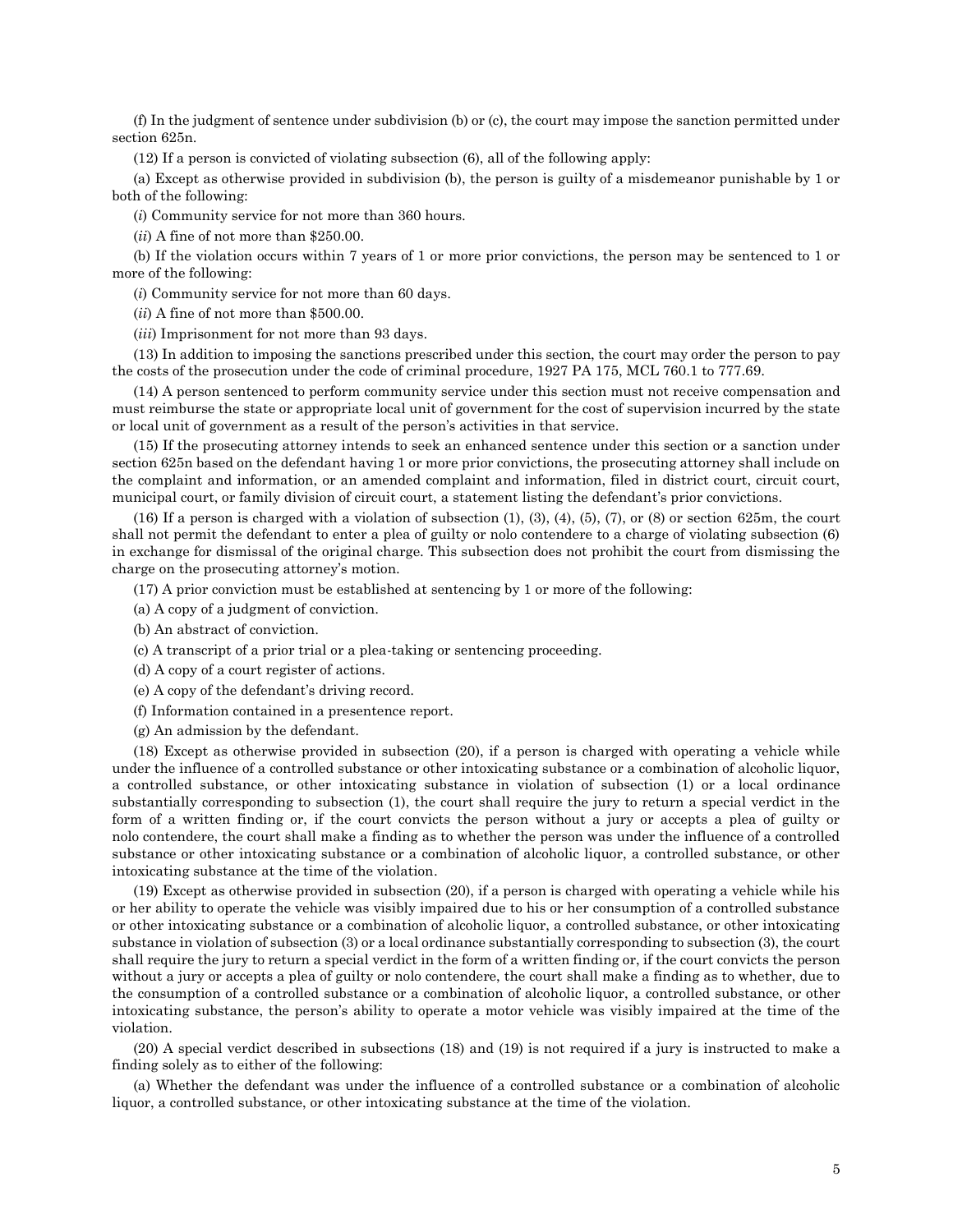(b) Whether the defendant was visibly impaired due to his or her consumption of a controlled substance or a combination of alcoholic liquor, a controlled substance, or other intoxicating substance at the time of the violation.

(21) If a jury or court finds under subsection (18), (19), or (20) that the defendant operated a motor vehicle under the influence of or while impaired due to the consumption of a controlled substance or a combination of a controlled substance, an alcoholic liquor, or other intoxicating substance, the court shall do both of the following:

(a) Report the finding to the secretary of state.

(b) On a form or forms prescribed by the state court administrator, forward to the department of state police a record that specifies the penalties imposed by the court, including any term of imprisonment, and any sanction imposed under section 625n or 904d.

(22) Except as otherwise provided by law, a record described in subsection (21)(b) is a public record and the department of state police shall retain the information contained on that record for not less than 7 years.

(23) In a prosecution for a violation of subsection (6), the defendant bears the burden of proving that the consumption of alcoholic liquor was a part of a generally recognized religious service or ceremony by a preponderance of the evidence.

(24) The court may order as a condition of probation that a person convicted of violating subsection (1) or (8), or a local ordinance substantially corresponding to subsection (1) or (8), shall not operate a motor vehicle unless that vehicle is equipped with an ignition interlock device approved, certified, and installed as required under sections 625k and 625*l*.

(25) As used in this section:

(a) "Intoxicating substance" means any substance, preparation, or a combination of substances and preparations other than alcohol or a controlled substance, that is either of the following:

(*i*) Recognized as a drug in any of the following publications or their supplements:

(A) The official United States Pharmacopoeia.

(B) The official Homeopathic Pharmacopoeia of the United States.

(C) The official National Formulary.

(*ii*) A substance, other than food, taken into a person's body, including, but not limited to, vapors or fumes, that is used in a manner or for a purpose for which it was not intended, and that may result in a condition of intoxication.

(b) "Prior conviction" means a conviction for any of the following, whether under a law of this state, a local ordinance substantially corresponding to a law of this state, a law of the United States substantially corresponding to a law of this state, or a law of another state substantially corresponding to a law of this state, subject to subsection (27):

(*i*) Except as provided in subsection (26), a violation or attempted violation of any of the following:

(A) This section, except a violation of subsection (2), or a violation of any prior enactment of this section in which the defendant operated a vehicle while under the influence of intoxicating or alcoholic liquor or a controlled substance, or a combination of intoxicating or alcoholic liquor and a controlled substance, or while visibly impaired, or with an unlawful bodily alcohol content.

(B) Section 625m.

(C) Former section 625b.

(*ii*) Negligent homicide, manslaughter, or murder resulting from the operation of a vehicle or an attempt to commit any of those crimes.

(*iii*) Section 601d or 626(3) or (4).

(26) Except for purposes of the enhancement described in subsection (12)(b), only 1 violation or attempted violation of subsection (6), a local ordinance substantially corresponding to subsection (6), or a law of another state substantially corresponding to subsection (6) may be used as a prior conviction.

(27) If 2 or more convictions described in subsection (25) are convictions for violations arising out of the same transaction, only 1 conviction must be used to determine whether the person has a prior conviction.

(28) Not later than 30 days after this state no longer receives annual federal highway construction funding conditioned on compliance with a national blood alcohol limit, the state treasurer shall certify that fact. The state treasurer shall publish a certification under this subsection on the department of treasury's website.

Sec. 625a. (1) A peace officer may arrest a person without a warrant under either of the following circumstances:

(a) The peace officer has reasonable cause to believe the person was, at the time of an accident in this state, the operator of a vehicle involved in the accident and was operating the vehicle in violation of section 625 or a local ordinance substantially corresponding to section 625.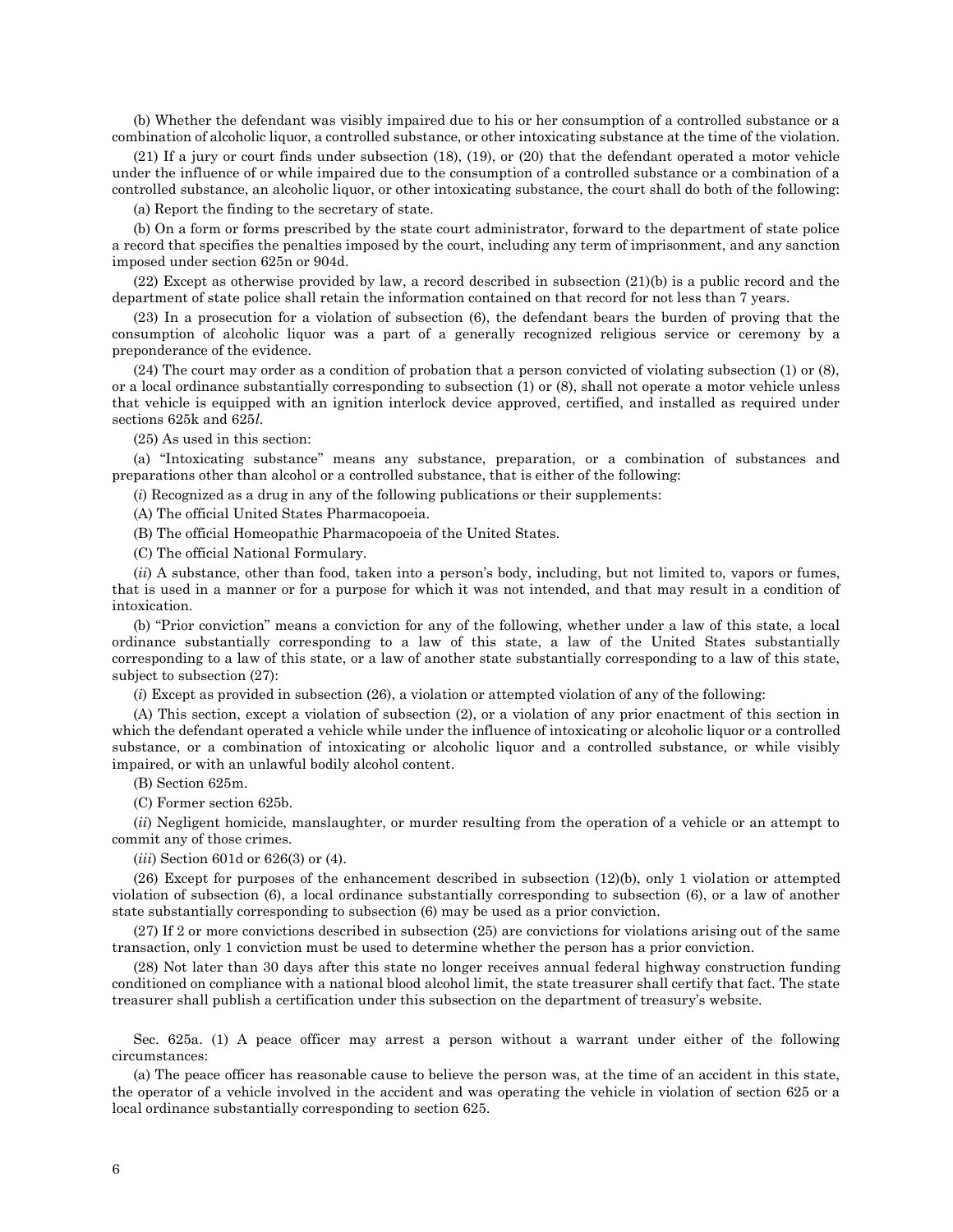(b) The person is found in the driver's seat of a vehicle parked or stopped on a highway or street within this state if any part of the vehicle intrudes into the roadway and the peace officer has reasonable cause to believe the person was operating the vehicle in violation of section 625 or a local ordinance substantially corresponding to section 625.

(2) A peace officer who has reasonable cause to believe that a person was operating a vehicle upon a public highway or other place open to the public or generally accessible to motor vehicles, including an area designated for the parking of vehicles, within this state and that the person by the consumption of alcoholic liquor, a controlled substance, or other intoxicating substance or a combination of them may have affected his or her ability to operate a vehicle, or reasonable cause to believe that a person was operating a commercial motor vehicle within the state while the person's blood, breath, or urine contained any measurable amount of alcohol, a controlled substance, or any other intoxicating substance or while the person had any detectable presence of alcoholic liquor, a controlled substance or any other intoxicating substance, or any combination of them, or reasonable cause to believe that a person who is less than 21 years of age was operating a vehicle upon a public highway or other place open to the public or generally accessible to motor vehicles, including an area designated for the parking of vehicles, within this state while the person had any bodily alcohol content as that term is defined in section 625(6), may require the person to submit to a preliminary chemical breath analysis. The following provisions apply to a preliminary chemical breath analysis administered under this subsection:

(a) A peace officer may arrest a person based in whole or in part upon the results of a preliminary chemical breath analysis.

(b) The results of a preliminary chemical breath analysis are admissible in a criminal prosecution for a crime enumerated in section 625c(1) or in an administrative hearing for 1 or more of the following purposes:

(*i*) To assist the court or hearing officer in determining a challenge to the validity of an arrest. This subparagraph does not limit the introduction of other competent evidence offered to establish the validity of an arrest.

(*ii*) As evidence of the defendant's breath alcohol content, if offered by the defendant to rebut testimony elicited on cross-examination of a defense witness that the defendant's breath alcohol content was higher at the time of the charged offense than when a chemical test was administered under subsection (6).

(*iii*) As evidence of the defendant's breath alcohol content, if offered by the prosecution to rebut testimony elicited on cross-examination of a prosecution witness that the defendant's breath alcohol content was lower at the time of the charged offense than when a chemical test was administered under subsection (6).

(c) A person who submits to a preliminary chemical breath analysis remains subject to the requirements of sections 625c, 625d, 625e, and 625f for purposes of chemical tests described in those sections.

(d) Except as provided in subsection (5), a person who refuses to submit to a preliminary chemical breath analysis upon a lawful request by a peace officer is responsible for a civil infraction.

(3) A peace officer shall use the results of a preliminary chemical breath analysis conducted under this section to determine whether to order a person out-of-service under section 319d. A peace officer shall order out-of-service as required under section 319d a person who was operating a commercial motor vehicle and who refuses to submit to a preliminary chemical breath analysis as provided in this section. This section does not limit use of other competent evidence by the peace officer to determine whether to order a person out-of-service under section 319d.

(4) A person who was operating a commercial motor vehicle and who is requested to submit to a preliminary chemical breath analysis under this section must be advised that refusing a peace officer's request to take a test described in this section is a misdemeanor punishable by imprisonment for not more than 93 days or a fine of not more than \$100.00, or both, and will result in the issuance of a 24-hour out-of-service order.

(5) A person who was operating a commercial motor vehicle and who refuses to submit to a preliminary chemical breath analysis upon a peace officer's lawful request is guilty of a misdemeanor punishable by imprisonment for not more than 93 days or a fine of not more than \$100.00, or both.

(6) The following provisions apply to chemical tests and analysis of a person's blood, urine, or breath, other than a preliminary chemical breath analysis:

(a) The amount of alcohol or presence of a controlled substance or other intoxicating substance in a driver's blood or urine or the amount of alcohol in a person's breath at the time alleged as shown by chemical analysis of the person's blood, urine, or breath is admissible into evidence in any civil or criminal proceeding and is presumed to be the same as at the time the person operated the vehicle.

(b) A person arrested for a crime described in section 625c(1) must be advised of all of the following:

(*i*) If he or she takes a chemical test of his or her blood, urine, or breath administered at the request of a peace officer, he or she has the right to demand that a person of his or her own choosing administer 1 of the chemical tests.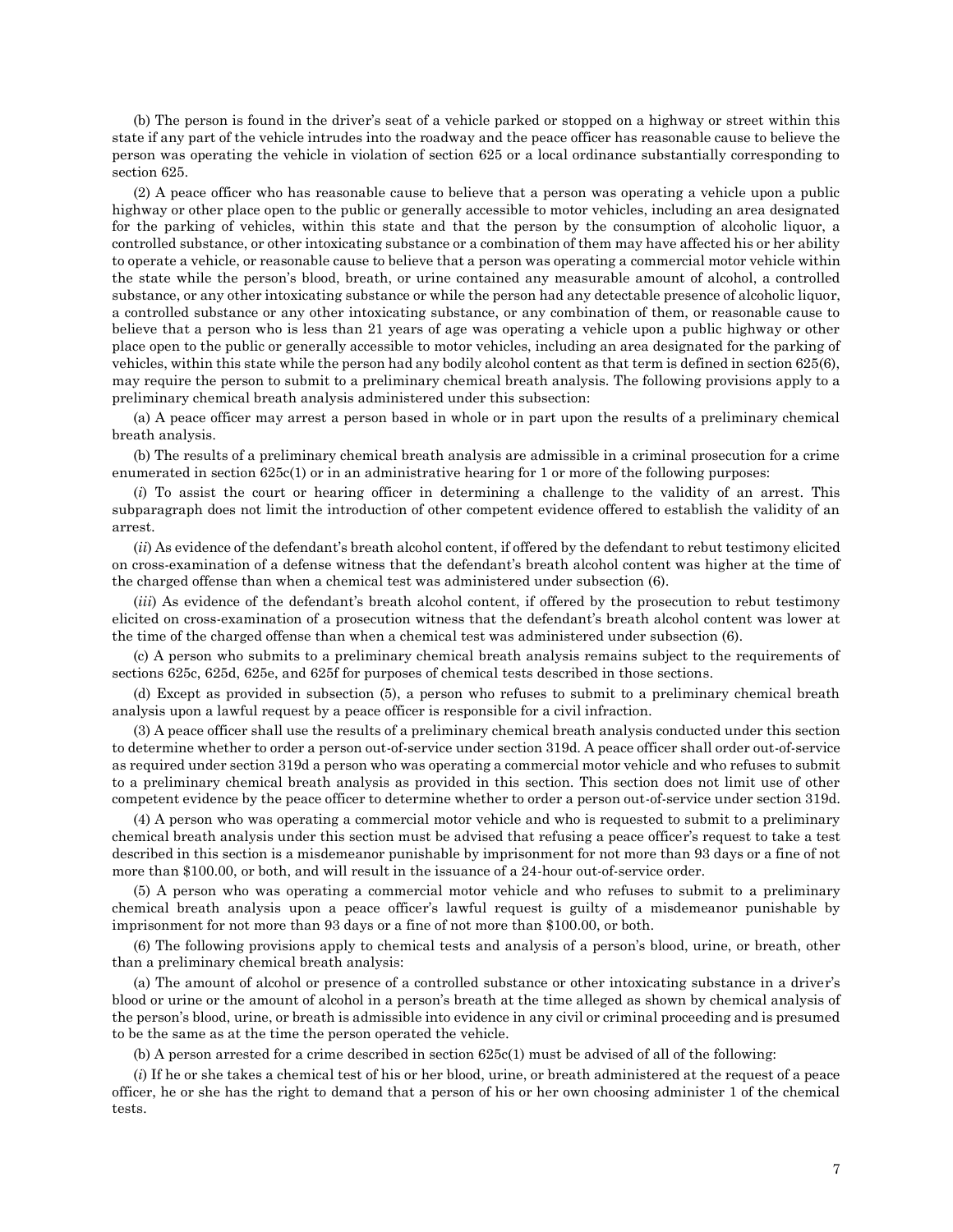(*ii*) The results of the test are admissible in a judicial proceeding as provided under this act and will be considered with other admissible evidence in determining the defendant's innocence or guilt.

(*iii*) He or she is responsible for obtaining a chemical analysis of a test sample obtained at his or her own request.

(*iv*) If he or she refuses the request of a peace officer to take a test described in subparagraph (*i*), a test must not be given without a court order, but the peace officer may seek to obtain a court order.

 $(v)$  Refusing a peace officer's request to take a test described in subparagraph  $(i)$  will result in the suspension of his or her operator's or chauffeur's license and vehicle group designation or operating privilege and in the addition of 6 points to his or her driver record.

(c) A sample or specimen of urine or breath must be taken and collected in a reasonable manner. Only a licensed physician, or an individual operating under the delegation of a licensed physician under section 16215 of the public health code, 1978 PA 368, MCL 333.16215, qualified to withdraw blood and acting in a medical environment, may withdraw blood at a peace officer's request to determine the amount of alcohol or presence of a controlled substance or other intoxicating substance in the person's blood, as provided in this subsection. Liability for a crime or civil damages predicated on the act of withdrawing or analyzing blood and related procedures does not attach to a licensed physician or individual operating under the delegation of a licensed physician who withdraws or analyzes blood or assists in the withdrawal or analysis in accordance with this act unless the withdrawal or analysis is performed in a negligent manner.

(d) A chemical test described in this subsection must be administered at the request of a peace officer having reasonable grounds to believe the person has committed a crime described in section 625c(1). A person who takes a chemical test administered at a peace officer's request as provided in this section must be given a reasonable opportunity to have a person of his or her own choosing administer 1 of the chemical tests described in this subsection within a reasonable time after his or her detention. The test results are admissible and must be considered with other admissible evidence in determining the defendant's innocence or guilt. If the person charged is administered a chemical test by a person of his or her own choosing, the person charged is responsible for obtaining a chemical analysis of the test sample.

(e) If, after an accident, the driver of a vehicle involved in the accident is transported to a medical facility and a sample of the driver's blood is withdrawn at that time for medical treatment, the results of a chemical analysis of that sample are admissible in any civil or criminal proceeding to show the amount of alcohol or presence of a controlled substance or other intoxicating substance in the person's blood at the time alleged, regardless of whether the person had been offered or had refused a chemical test. The medical facility or person performing the chemical analysis shall disclose the results of the analysis to a prosecuting attorney who requests the results for use in a criminal prosecution as provided in this subdivision. A medical facility or person disclosing information in compliance with this subsection is not civilly or criminally liable for making the disclosure.

(f) If, after an accident, the driver of a vehicle involved in the accident is deceased, a sample of the decedent's blood must be withdrawn in a manner directed by the medical examiner to determine the amount of alcohol or the presence of a controlled substance or other intoxicating substance, or any combination of them, in the decedent's blood. The medical examiner shall give the results of the chemical analysis of the sample to the law enforcement agency investigating the accident and that agency shall forward the results to the department of state police.

(g) The department of state police shall promulgate uniform rules in compliance with the administrative procedures act of 1969, 1969 PA 306, MCL 24.201 to 24.328, for the administration of chemical tests for the purposes of this section. An instrument used for a preliminary chemical breath analysis may be used for a chemical test described in this subsection if approved under rules promulgated by the department of state police.

(7) The provisions of subsection (6) relating to chemical testing do not limit the introduction of any other admissible evidence bearing upon any of the following questions:

(a) Whether the person was impaired by, or under the influence of, alcoholic liquor, a controlled substance or other intoxicating substance, or a combination of alcoholic liquor, a controlled substance, or other intoxicating substance.

(b) Whether the person had an alcohol content of 0.08 grams or more per 100 milliliters of blood, per 210 liters of breath, or per 67 milliliters of urine or, beginning 5 years after the state treasurer publishes a certification under section 625(28), the person had an alcohol content of 0.10 grams or more per 100 milliliters of blood, per 210 liters of breath, or per 67 milliliters of urine.

(c) If the person is less than 21 years of age, whether the person had any bodily alcohol content within his or her body. As used in this subdivision, "any bodily alcohol content" means either of the following:

(*i*) An alcohol content of 0.02 grams or more but less than 0.08 grams per 100 milliliters of blood, per 210 liters of breath, or per 67 milliliters of urine or, beginning 5 years after the state treasurer publishes a certification under section 625(28), the person had an alcohol content of 0.02 grams or more but less than 0.10 grams or more per 100 milliliters of blood, per 210 liters of breath, or per 67 milliliters of urine.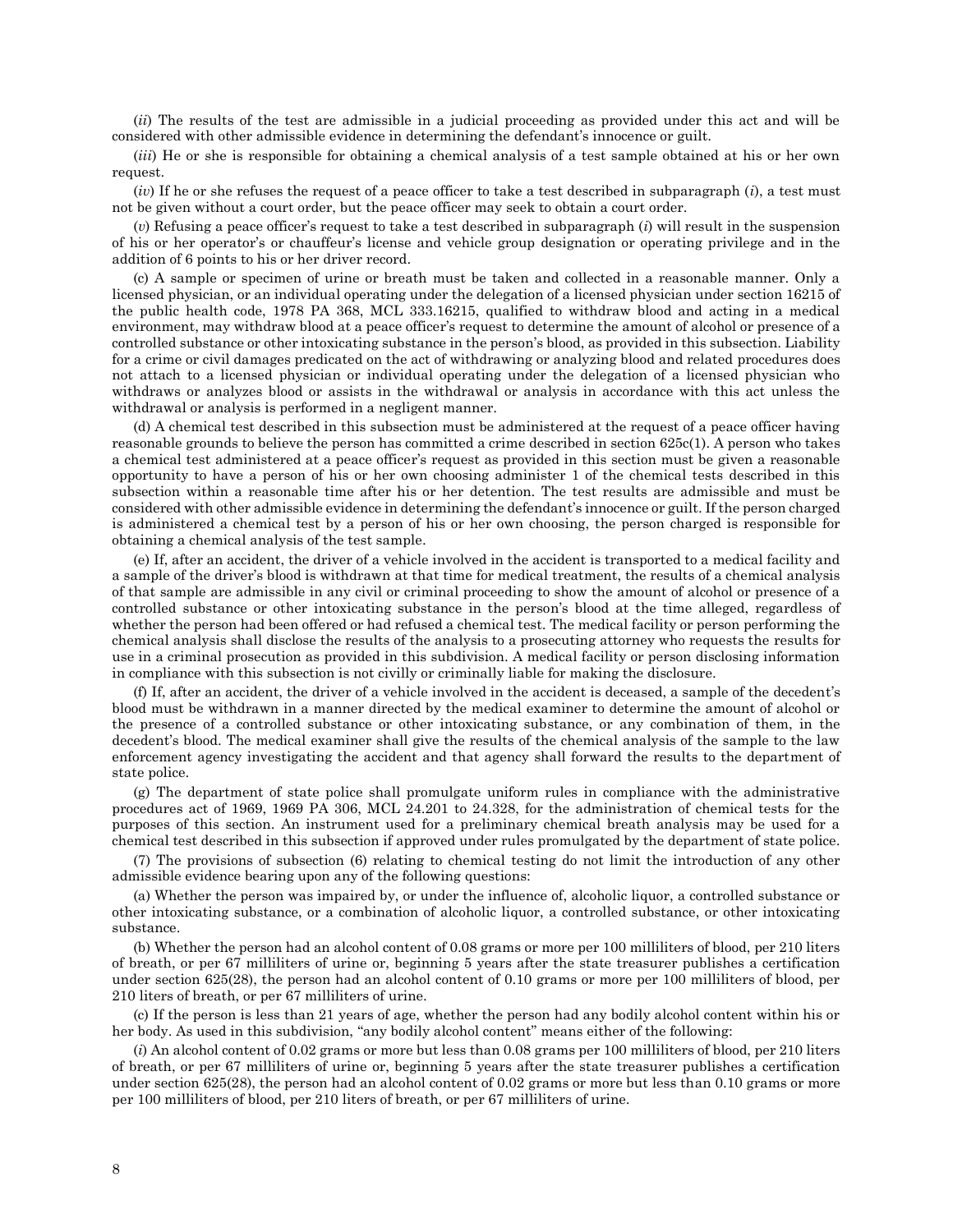(*ii*) Any presence of alcohol within a person's body resulting from the consumption of alcoholic liquor, other than the consumption of alcoholic liquor as a part of a generally recognized religious service or ceremony.

(8) If a chemical test described in subsection (6) is administered, the test results must be made available to the person charged or the person's attorney upon written request to the prosecution, with a copy of the request filed with the court. The prosecution shall furnish the results at least 2 days before the day of the trial. The prosecution shall offer the test results as evidence in that trial. Failure to fully comply with the request bars the admission of the results into evidence by the prosecution.

(9) A person's refusal to submit to a chemical test as provided in subsection (6) is admissible in a criminal prosecution for a crime described in section 625c(1) only to show that a test was offered to the defendant, but not as evidence in determining the defendant's innocence or guilt. The jury must be instructed accordingly.

(10) As used in this section:

(a) "Controlled substance" means that term as defined in section 7104 of the public health code, 1978 PA 368, MCL 333.7104.

(b) "Intoxicating substance" means that term as defined in section 625.

Sec. 625g. (1) If a person refuses a chemical test offered under section 625a(6), the peace officer who requested the person to submit to the chemical test shall comply with subdivisions (a) and (b). If a person submits to the chemical test or a chemical test is performed under a court order and the test reveals an unlawful alcohol content, or the presence of a controlled substance or other intoxicating substance, or any combination of them, the peace officer who requested the person to submit to the test shall do all of the following, other than subdivision  $(b)(i)$ :

(a) On behalf of the secretary of state, immediately confiscate the person's license or permit to operate a motor vehicle and, if the person is otherwise eligible for a license or permit, issue a temporary license or permit to the person. The temporary license or permit must be on a form provided by the secretary of state.

(b) Except as provided in subsection (2), immediately do all of the following:

(*i*) Forward a copy of the written report of the person's refusal to submit to a chemical test required under section 625d to the secretary of state.

(*ii*) Notify the secretary of state by means of the law enforcement information network that a temporary license or permit was issued to the person.

(*iii*) Destroy the person's driver's license or permit.

(2) If a person submits to a chemical test offered under section 625a(6) that requires an analysis of blood or urine and a report of the results of that chemical test is not immediately available, the peace officer who requested the person to submit to the test shall comply with subsection  $(1)(a)$  and  $(b)(ii)$  and indicate in the notice under subsection (1)(b)(*ii*) that a subsequent chemical test is pending. If the report reveals an unlawful alcohol content, or the presence of a controlled substance or other intoxicating substance, or any combination of them, the peace officer who requested the person to submit to the test shall immediately comply with subsection  $(1)(b)(iii)$ . If the report does not reveal an unlawful alcohol content, or the presence of a controlled substance or other intoxicating substance, or any combination of them, the peace officer who requested the person to submit to the test shall immediately notify the person of the test results and immediately return the person's license or permit by firstclass mail to the address provided at the time of arrest.

(3) A temporary license or permit issued under this section is valid for 1 of the following time periods:

(a) If the case is not prosecuted, for 90 days after issuance or until the person's license or permit is suspended under section 625f, whichever occurs earlier. The prosecuting attorney shall notify the secretary of state if a case referred to the prosecuting attorney is not prosecuted. The arresting law enforcement agency shall notify the secretary of state if a case is not referred to the prosecuting attorney for prosecution.

(b) If the case is prosecuted, until the criminal charges against the person are dismissed, the person is acquitted of those charges, or the person's license or permit is suspended, restricted, or revoked.

(4) As used in this section:

(a) "Controlled substance" means that term as defined in section 7104 of the public health code, 1978 PA 368, MCL 333.7104.

(b) "Intoxicating substance" means that term as defined in section 625.

(c) "Unlawful alcohol content" means any of the following, as applicable:

(*i*) If the person tested is less than 21 years of age, 0.02 grams or more of alcohol per 100 milliliters of blood, per 210 liters of breath, or per 67 milliliters of urine.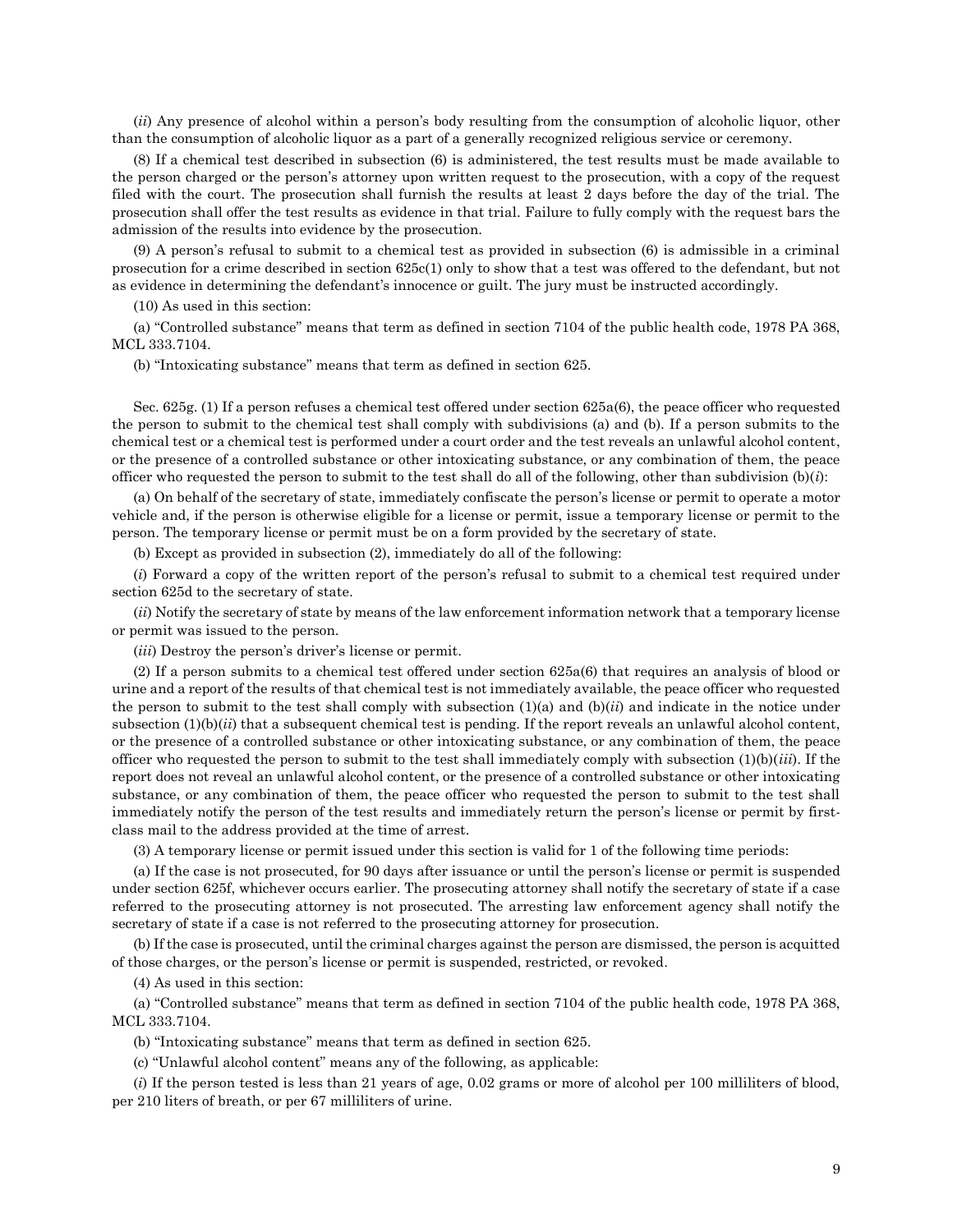(*ii*) If the person tested was operating a commercial motor vehicle within this state, 0.04 grams or more of alcohol per 100 milliliters of blood, per 210 liters of breath, or per 67 milliliters of urine.

(*iii*) If the person tested is not a person described in subparagraph (*i*) or (*ii*), 0.08 grams or more of alcohol per 100 milliliters of blood, per 210 liters of breath, or per 67 milliliters of urine or, beginning 5 years after the state treasurer publishes a certification under section 625(28), 0.10 grams or more of alcohol per 100 milliliters of blood, per 210 liters of breath, or per 67 milliliters of urine.

Sec. 625m. (1) A person, whether licensed or not, who has an alcohol content of 0.04 grams or more but less than 0.08 grams per 100 milliliters of blood, per 210 liters of breath, or per 67 milliliters of urine or, beginning 5 years after the state treasurer publishes a certification under section 625(28), an alcohol content of 0.04 grams or more but less than 0.10 grams per 100 milliliters of blood, per 210 liters of breath, or per 67 milliliters of urine, shall not operate a commercial motor vehicle within this state.

(2) A peace officer may arrest a person without a warrant under either of the following circumstances:

(a) The peace officer has reasonable cause to believe that the person was, at the time of an accident, the driver of a commercial motor vehicle involved in the accident and was operating the vehicle in violation of this section or a local ordinance substantially corresponding to this section.

(b) The person is found in the driver's seat of a commercial motor vehicle parked or stopped on a highway or street within this state if any part of the vehicle intrudes into the roadway and the peace officer has reasonable cause to believe the person was operating the vehicle in violation of this section or a local ordinance substantially corresponding to this section.

(3) Except as otherwise provided in subsections (4) and (5), a person who is convicted of a violation of this section or a local ordinance substantially corresponding to this section is guilty of a misdemeanor punishable by imprisonment for not more than 93 days or a fine of not more than \$300.00, or both, together with costs of the prosecution.

(4) A person who violates this section or a local ordinance substantially corresponding to this section within 7 years of 1 prior conviction may be sentenced to imprisonment for not more than 1 year or a fine of not more than \$1,000.00, or both.

(5) A person who violates this section or a local ordinance substantially corresponding to this section within 10 years of 2 or more prior convictions is guilty of a felony and must be sentenced to pay a fine of not less than \$500.00 or more than \$5,000.00 and to either of the following:

(a) Imprisonment under the jurisdiction of the department of corrections for not less than 1 year or more than 5 years.

(b) Probation with imprisonment in the county jail for not less than 30 days or more than 1 year and community service for not less than 60 days or more than 180 days. Not less than 48 hours of the imprisonment imposed under this subdivision must be served consecutively.

(6) A term of imprisonment imposed under subsection (4) or (5) must not be suspended.

(7) Subject to subsection (9), as used in this section, "prior conviction" means a conviction for any of the following, whether under a law of this state, a local ordinance substantially corresponding to a law of this state, or a law of another state substantially corresponding to a law of this state:

(a) Except as provided in subsection (8), a violation or attempted violation of any of the following:

(*i*) This section.

(*ii*) Section 625, except a violation of section 625(2), or a violation of any prior enactment of section 625 in which the defendant operated a vehicle while under the influence of intoxicating or alcoholic liquor or a controlled substance, or a combination of intoxicating or alcoholic liquor and a controlled substance, or while visibly impaired, or with an unlawful bodily alcohol content.

(*iii*) Former section 625b.

(*iv*) Section 601d or section 626(3) or (4).

(b) Negligent homicide, manslaughter, or murder resulting from the operation of a vehicle or an attempt to commit any of those crimes.

(8) Only 1 violation or attempted violation of section 625(6), a local ordinance substantially corresponding to section 625(6), or a law of another state substantially corresponding to section 625(6) may be used as a prior conviction.

(9) If 2 or more convictions described in subsection (7) are convictions for violations arising out of the same transaction, only 1 conviction must be used to determine whether the person has a prior conviction.